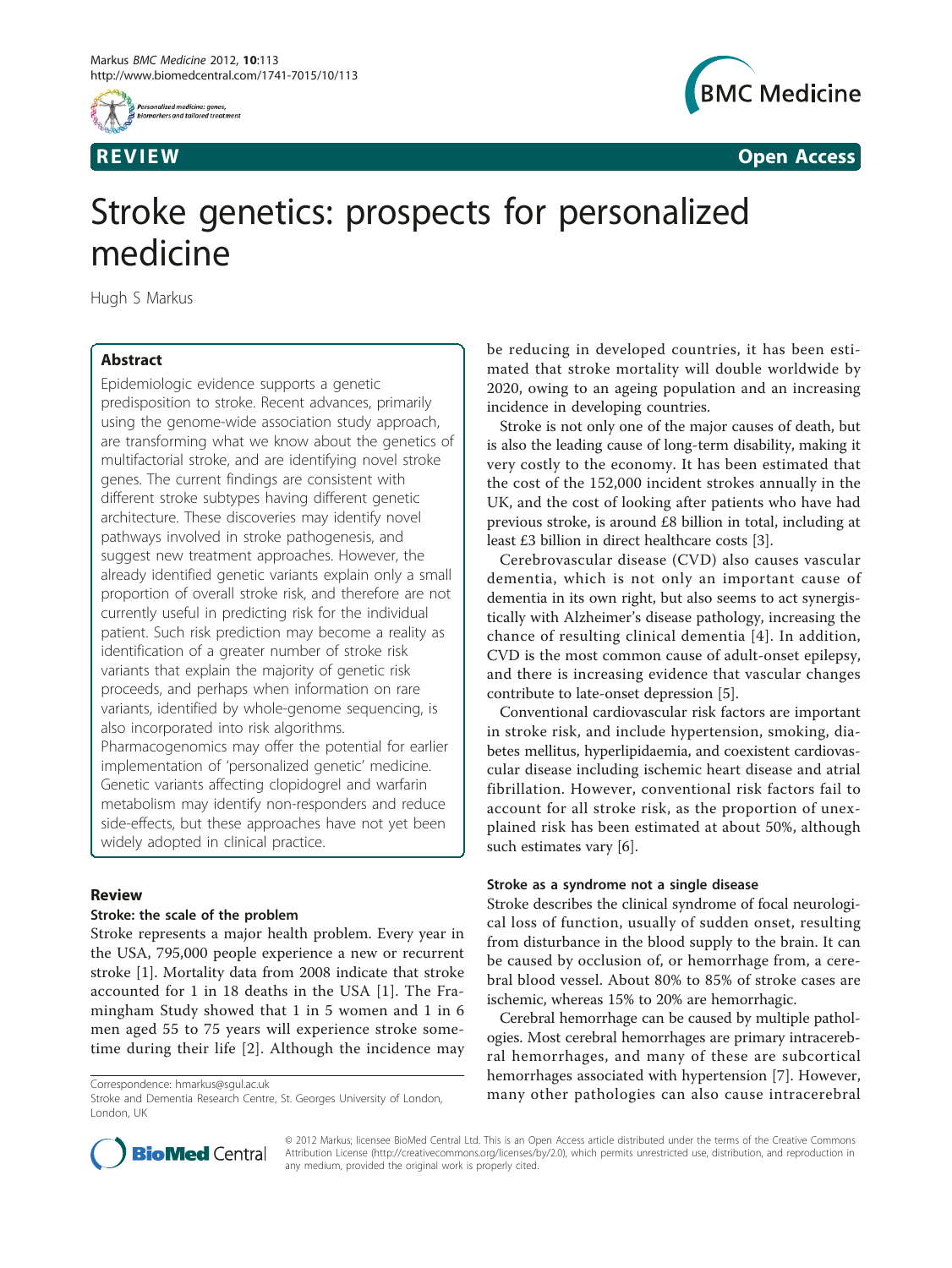hemorrhage, including cerebral amyloid angiopathy and underlying structural lesions. A minority of cerebral hemorrhage cases results from subarachnoid hemorrhage, which is often associated with rupture of an intracerebral aneurysm.

Not only can cerebral hemorrhage be caused by multiple different pathologies, but ischemic stroke is also heterogeneous. The three main causes of ischemic stroke are large-artery stenosis, small-vessel disease (SVD), and cardioembolism [\[8](#page-6-0)].

• Large-artery stroke results from atherosclerotic plaque in the carotid, vertebral, or major intracerebral arteries. Plaques, often associated with stenosis, become unstable, resulting in formation of thrombus, which subsequently embolizes distally to occlude cerebral vessels.

• Cardioembolic stroke results from a variety of intracardiac pathologies including atrial fibrillation, cardiomyopathy, and thrombus at the site of previous myocardial infarction.

• SVD (lacunar stroke) affects the small perforating arteries supplying subcortical structures, and results in small lacunar infarcts affecting the white matter and deep grey matter nuclei. The major risk factor for SVD is hypertension, and the underlying pathologies described include both diffuse small-vessel arteriopathy (lipohyalinosis) and focal atheroma.

In addition to these three most common types of ischemic stroke, there are many other rarer causes, including carotid and vertebral dissection, vasculitis, and single-gene disorders [\[8](#page-6-0)].

Identifying individual stroke subtypes requires detailed investigation including brain imaging, imaging of the extracerebral and intracerebral vessels, and cardiac imaging. Despite this, in as many as 25% to 40% of patients with ischemic stroke, an underlying pathology cannot be found [\[9\]](#page-6-0).

This heterogeneity of stroke implies that different pathological mechanisms and risk factors are responsible for different stroke subtypes. Recent genetic studies from stroke are consistent with this, as described later.

## The role of genetics in stroke risk

A number of single-gene disorders can result in both ischemic and hemorrhagic stroke, and these tend to cause specific stroke subtypes. The most common is cerebral autosomal dominant arteriopathy with subcortical infarcts and leukoencephalopathy (CADASIL), a monogenic cause of cerebral SVD. Although important to an individual patient, these monogenic causes of stroke are rare, and contribute little to overall population risk of stroke. [[10](#page-6-0)]

Epidemiological studies suggest that genetic risk factors are important for common 'sporadic' stroke. The most robust data on the heritability of a disease come from twin studies, which have compared the incidence of stroke in monozygotic compared with dizygotic twins. Twin studies in stroke support a genetic predisposition, but the number of stroke cases in prospective twin studies is small and therefore, the confidence intervals are wide [\[11\]](#page-6-0). There is much more information from family-history studies, which show that a family history of stroke is more common in stroke cases than in stroke-free controls [[11,12](#page-6-0)]. Such an association could be caused by recall bias, with stroke cases more likely to have identified a family history of stroke, but prospective data from the Framingham Study, where information on family history was taken before the onset of stroke, confirms this association [\[13](#page-6-0)]. However, an association with family history could also be caused by shared early life environment, and separating this from genetic risk is difficult. Family-history data suggest that the genetic risk may vary by stroke subtype, with stronger associations being reported for the large-artery disease and SVD subtypes [[12](#page-6-0)[,14\]](#page-7-0)

#### How can we identify genes for stroke?

Three main methods have been used; linkage, the candidate-gene approach, and genome-wide association studies (GWAS). Linkage relies on identifying associations between chromosomal markers and disease phenotype within families. Linkage is good at identifying genes that are associated with greatly increased risk, but is less successful in more common polygenic diseases, in which multiple genes each contribute a small amount to overall risk. Linkage techniques have identified many disease-causing genes, but these have been primarily single-gene disorders. Using linkage, a number of genes causing monogenic stroke, such as the notch3 gene causing CADASIL, have been discovered [\[15\]](#page-7-0), but the technique has also been used to look for variants contributing to polygenic stroke. This approach found that variants in the phosphodiesterase 4D gene PED4D were associated with ischemic stroke in an Icelandic population, [[16](#page-7-0)] but this could not be replicated in other European populations, suggesting that it is either not important in stroke as a whole, or is only important in specific populations. [\[17\]](#page-7-0)

Until recently, the main technique used to look for genes predisposing to common stroke was the candidategene method. Using this method, genetic variants, usually single-nucleotide polymorphisms (SNPs), are identified in a 'candidate' gene that is thought to be involved in stroke risk. The frequency of the SNP is then compared between stroke patients and controls, using a case-control approach. Many candidate-gene studies on stroke have been published. but the results have been largely disappointing, with few associations replicated. This picture is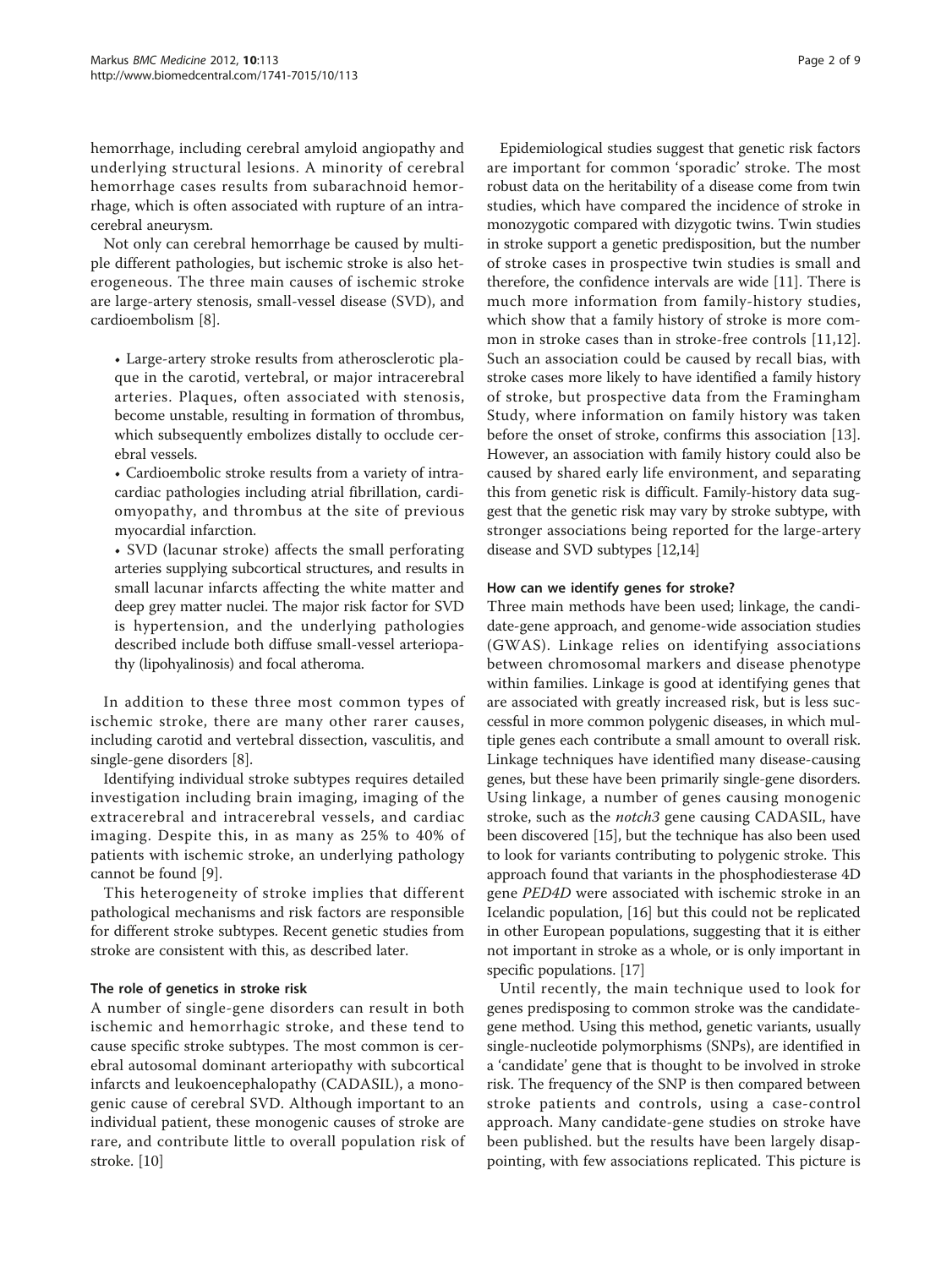common to the genetics of many other complex diseases. The reasons for this lack of success have been explored both in general, and specifically for stroke [[18\]](#page-7-0). Important factors are likely to include small sample sizes; a failure to replicate positive associations, coupled with publication bias resulting in preferential publication of positive associations; and a failure to phenotype cases accurately. A further problem with candidate-gene studies is that associations can only be identified in genes already known and implicated in stroke risk; completely novel genes cannot be identified.

The field of complex genetics has been revolutionized by the GWAS approach, which uses microarray technology to genotype up to one million or more SNPs, spanning the whole genome, in an individual subject [\[19](#page-7-0)]. A case-control or cohort approach is then used to compare the frequency of individual SNPs between disease cases and controls, and this is combined with rigorous statistical multiple-comparison methods to account for the many associations tested. Unlike the candidate-gene method, GWAS allows associations between novel chromosomal loci and disease to be identified. This technology has been combined with a realization of the importance of both very large sample sizes and the need to replicate positive associations prior to publication. GWAS had resulted in more than 1,600 novel associations with many complex diseases being identified by September 2011 [[20\]](#page-7-0). Novel genetic associations have been reported in many CVDs including myocardial infarction, hypertension, hyperlipidemia, and diabetes. Most genetic variants discovered using GWAS account for only a small increase in disease risk, with odds ratios (Ors) most often between 1.1 and 1.3. This means that large sample sizes are required to identify such variants, and has resulted in the formation of disease consortiums that combine data from multiple studies in meta-analyses. Some of these now have 50,000 or more samples, allowing identification of variants with progressively smaller ORs.

## Genome-wide association studies in stroke

GWAS in stroke have lagged behind those in other CVDs, perhaps because the heterogeneity of the stroke phenotype was thought to make the chance of success less likely; however, the approach is now identifying novel genetic variants for stroke. In this brief review, I will focus on ischemic stroke, although advances are also being made in cerebral hemorrhage and in the genetics of intracranial aneurysms.

Initial studies attempted to replicate GWAS associations that had been initially found in other diseases associated with increased stroke risk. Two variants (PITX2 and ZFHX3), which were initially associated with atrial fibrillation, have both been shown to be independent risk factors for ischemic stroke; associations are only apparent with cardioembolic stroke and not with other stroke subtypes [[21,22\]](#page-7-0). A variant at chromosome 9p21, which was originally associated with myocardial infarction and coronary artery disease [[23](#page-7-0)], was found to be associated with ischemic stroke across multiple populations, but this association was present only with large artery stroke [[24\]](#page-7-0).The same locus has been associated with aortic and intracranial aneurysms [[25](#page-7-0)].

There have been fewer novel GWAS associations initially identified in stroke itself, although a number of large GWAS in ischemic stroke are now taking place. Recently, the Wellcome Trust Case Control Consortium 2 ischemic stroke GWAS identified a novel association at 7p21; the most likely underlying gene is HDAC9, encoding histone deacetylase 9 [[26](#page-7-0)].This association was confined to the large artery stroke subtype. HDAC9 is a member of a large family of genes that encode proteins responsible for deacetylation of histones, and therefore regulate chromatin structure and gene transcription. The mechanism by which variants in HDAC9 increase large artery stroke risk is not immediately clear, although the specific association with large artery stroke might suggest that they act through increasing atherogenesis. Sodium valproate, which has HDAC inhibitory properties, has been shown to inhibit atheroclerosis in animal models [\[27](#page-7-0)], and intriguingly, sodium valproate therapy in humans has been associated with lower stroke and myocardial infarction rates compared with other anti-epileptics [\[28\]](#page-7-0).

A GWAS on Japanese cases with ischemic stroke identified an SNP in a member of the protein kinase (PKC) family, PRKCH, which was associated with small-vessel stroke [[29](#page-7-0)]. This was replicated in an independent cohort, and the association has been further replicated in a Chinese population [[30\]](#page-7-0), and also with MRI-determined silent brain infarction [[31](#page-7-0)]. PRKCH is a serine/ threonine kinase that regulates a variety of cellular functions including differentiation, proliferation, and apoptosis [[29\]](#page-7-0). The SNP identified is very rare in white populations, and whether it contributes to disease risk in populations other than Japanese and Chinese, or whether the association can be replicated more widely, remains to be determined.

Most studies to date have used a case-control design. This design could be open to bias if the gene in question is associated with early mortality in a disease such as stroke, where there is a significant early mortality, and if samples are collected only from survivors. Cohort studies, in which subjects are followed for many years and those developing stroke are compared with those remaining stroke-free, avoid this bias; however such studies tend to have smaller numbers of stroke, and also subtyping can be difficult as the strokes may occur in multiple hospitals. A meta-analysis of prospective cohort GWAS studies reported an association with the 12p13 region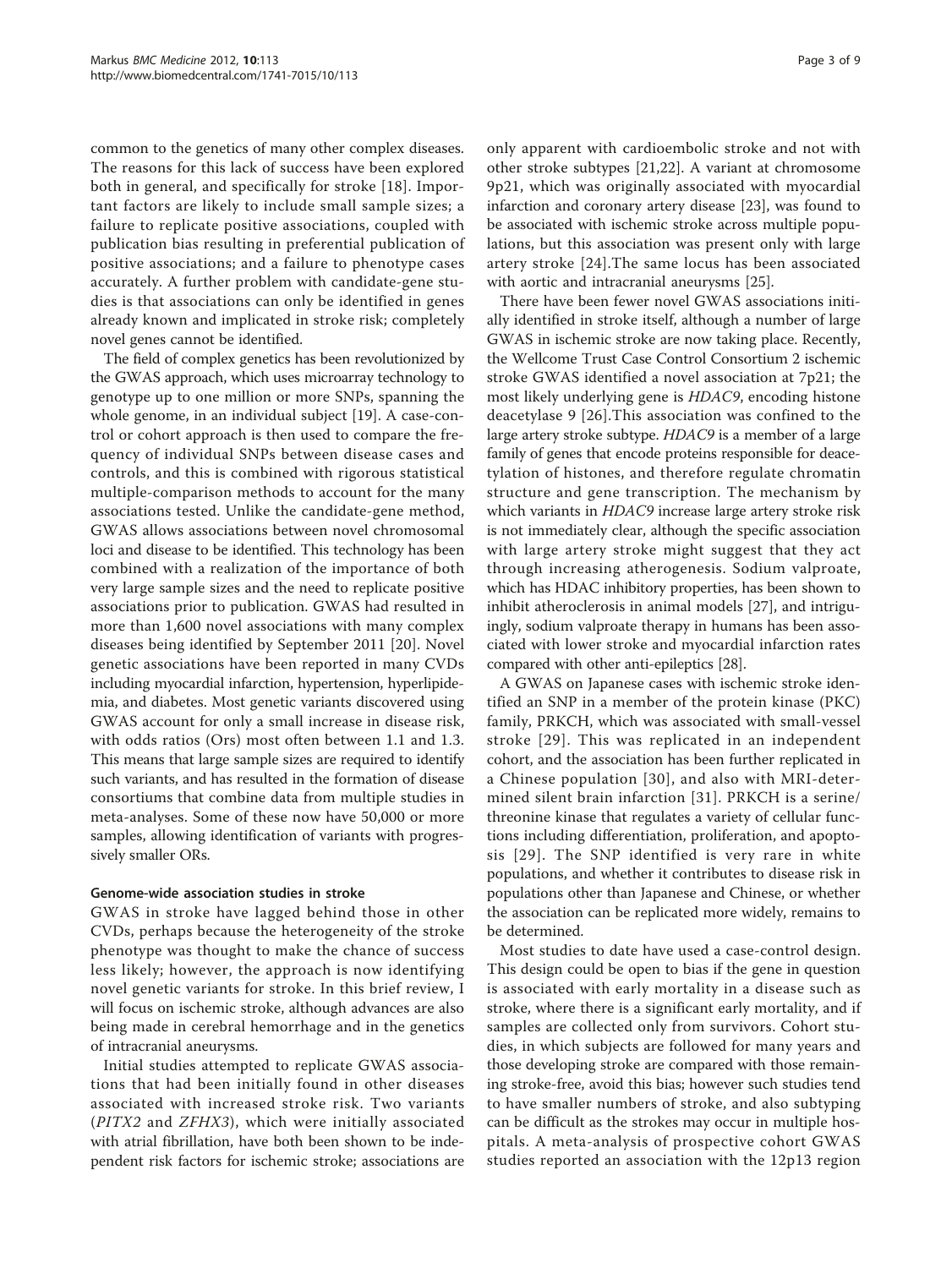[[32](#page-7-0)], but this could not be replicated in a much larger case-control study [[33](#page-7-0)] or in a second Swedish study [[34\]](#page-7-0). This could be because the variant is associated with stroke mortality, but it could also represent a false-positive association.

An alternative design is to genotype more than one family member and use family-based analysis methods. These can involve parent and offspring trios or more extensive family structures, or be based on sibling pairs. The former are difficult to collect for a late-onset disease such as stroke; affected sibling-pair collections are more realistic, but even collecting these in stroke is challenging, and obtaining the large sample sizes required for GWAS has proved difficult [[35\]](#page-7-0).

In summary, GWAS studies have identified a few robust associations with ischemic stroke. The associations found to date have been for specific stroke subtypes, emphasizing the importance of careful phenotyping, and suggesting that different stroke subtypes have different pathophysiologic mechanisms and genetic risk-factor profiles.

The largest GWAS studies in stroke to date have comprised about 3,000 cases. Larger studies are underway. The Stroke Genetics Network (SiGN) study, funded by the National Institute of Neurological Disorders and Stroke, aims to genotype at least a further 6,000 cases. The Metastroke collaboration has brought together groups with GWAS data on ischemic stroke from throughout the world, and currently comprises about 14,000 cases and 50,000 controls.

#### Future advances

Meta-analysis of GWAS data from tens of thousands of patients with stroke is likely to identify further variants, as it has for other complex diseases. If variants do indeed predispose to specific stroke subtypes, then even larger sample sizes may be required. For example, even though a sample size of 10,000 sounds large, it will only include approximately 2,000 individuals with large artery stroke.

The GWAS approach is suited to identify common variants, each of which contribute a small amount to disease risk. It is less effective at detecting rare variants, which might still be important in disease risk. Whole-genome sequencing enables these rare variants to be identified, and the cost of this technique is rapidly falling [[36\]](#page-7-0). As yet, results are not available from this approach for stroke, although studies are underway. Many current sequencing studies limit coverage to sequencing of the exome, or protein coding part, of the genome. Exome sequencing has been successful in many rare, primarily monogenic, diseases and may offer a cost-effective way to screen for multiple single-gene causes of stroke in one assay. Studies are underway using exome sequencing to try to identify rare variants that may contribute to more common polygenic diseases [[37\]](#page-7-0). Such studies may particularly benefit from

the use of family-based approaches, to help separate causal from non-causal variants.

Another emerging area is epigenetics, although to date there have been few studies for stroke. Epigenetics describes the study of heritable changes in gene expression or cellular phenotype, which are caused by mechanisms other than changes in the underlying DNA sequence [[38](#page-8-0)]. It therefore refers to functionally relevant modifications in the genome that do not involve the changed nucleotide sequence. Examples of such changes are DNA methylation and histone modification, both of which serve to regulate gene expression without altering the DNA structure. Methods are now becoming available to assess epigenetic changes. For example, array-based methods can be use for typing DNA methylation in large populations, and casecontrol studies similar to those being performed for GWAS are beginning to reveal interesting results [[39](#page-8-0)].

#### How can identifying genes for stroke help patients?

Even though monogenic stroke is rare, identifying the underlying gene can be important for the individual patient. In such diseases, a mutation in a specific gene results in disease, and most individuals with the mutation are likely to develop stroke or other clinical presentations of the disease at some stage in their life. Identifying the underlying mutation allows diagnosis, information on prognosis, and in some cases, specific treatments. It also enables counseling of other family members, and prenatal testing if desired. However, many monogenic forms of stroke are untreatable, and therefore, specialized genetic counseling is important before mutation testing. This is particularly important in asymptomatic individuals, or those with mild disease; for example, potential CADASIL patients who have migraine but have not yet developed stroke or dementia.

However, the vast majority of stroke is 'polygenic', with many genes thought to be involved, each conferring a small risk and probably interacting with multiple environmental risk factors to cause disease. How can such genetic knowledge benefit patients? Can we really offer personalized medicine in which the genetic profile in an individual provides useful information on stroke risk? Genetic testing for polygenic diseases is already being developed, and indeed, some gene tests for cardiovascular disease have already been marketed, with the individual purchasing a test online and sending off a saliva swab for DNA extraction and testing for a number of at-risk SNPs. However, the clinical use of such tests has been questioned. Genetic epidemiological studies have suggested that the sibling relative risk for stroke is approximately 2 to 3, with the higher estimate applying if younger patients are considered [[40\]](#page-8-0). Assuming that the genetic variants identified confer ORs of between 1.1 and 1.2, it has been calculated that 100 to 300 different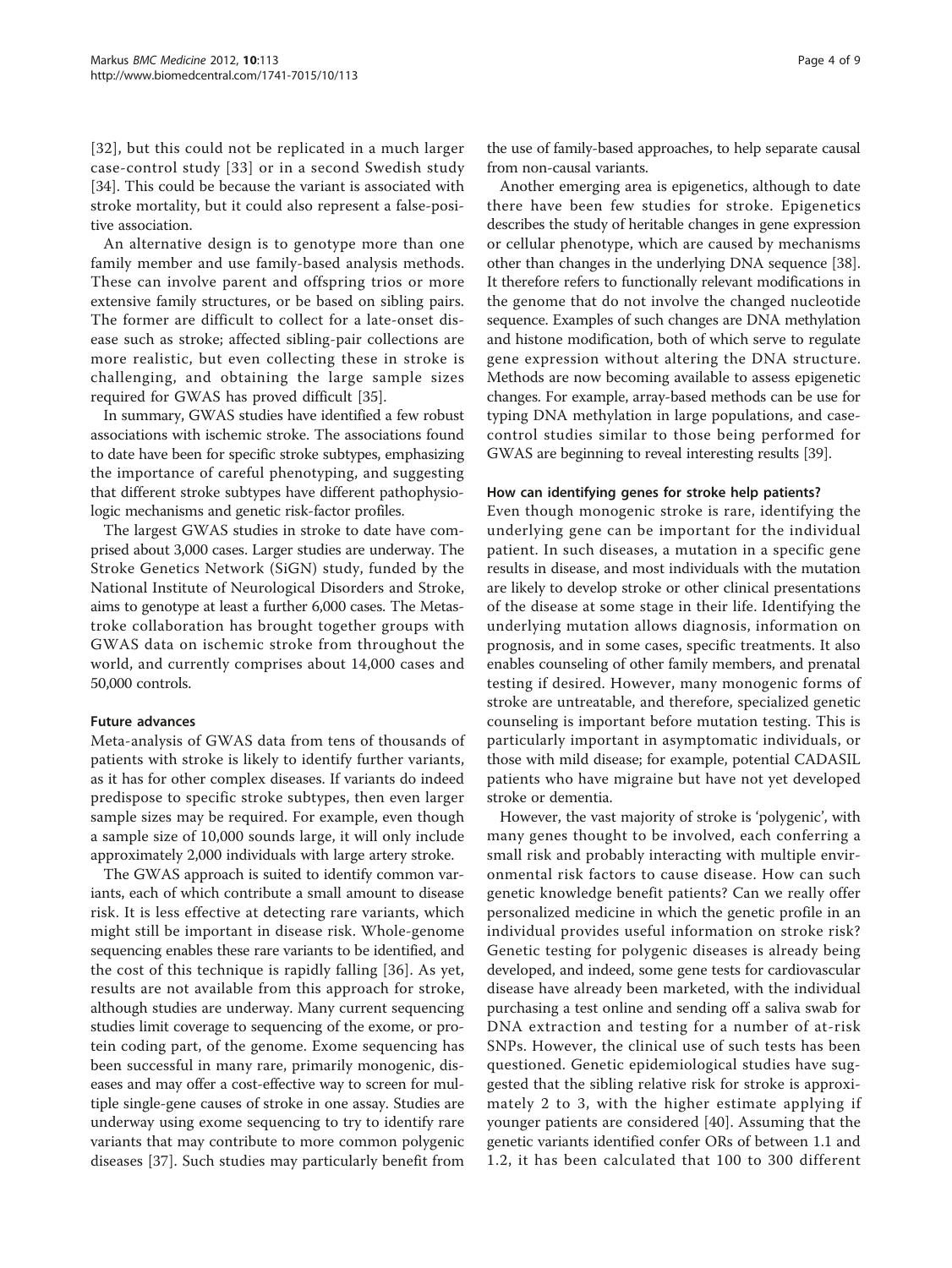genetic variants explain this degree of risk [[41](#page-8-0)]. Therefore, panels that include only 5 to 10 or so variants will explain only a small proportion of overall disease risk and so be poor disease predictors. The genetic variants for stroke described to date account for only a small proportion of overall stroke risk. Therefore, even when combined, their predictive value is low, and even if an individual has these variants, they may not develop stroke during their lifetime, whereas people without these variants could be at risk of stroke. Until we have a more complete understanding of the molecular basis of genetic variation, such predictive testing is likely to provide limited information.

There are also questions about the usefulness of such personalized testing in patients with complex diseases such as stroke. We already know many risk factors for stroke, such as hypertension and smoking, but despite their importance, patient compliance is often suboptimal. Unless there are specific novel treatments for individual genetic variants, it is likely that the advice given to a patient identified as having a high genetic risk of stroke would merely be to adhere more closely to cardiovascular risk-factor prevention, yet it is unclear whether such high-risk patients would indeed do so. Furthermore, there is the possibility that patients deemed to have low genetic risk might pay less attention to general risk-factor prevention and therefore, expose themselves to increased risk. There has also been concern over the psychological consequences of testing.

Therefore, the clinical use of genetic profiling of stroke risk is likely to be some way in the future. In the more immediate future, identifying novel genetic variants may contribute to treating disease by identifying new pathways involved in the pathogenesis of stroke. Using information gained from GWAS to develop novel treatments for complex diseases is beginning to bear fruit in other diseases such as macular degeneration and Crohn's disease [\[42,43](#page-8-0)]. One criticism is that the genetic associations identified are unlikely to be important in view of the small increase in risk (OR) associated with each one. However, it is relevant that the total variance in disease risk explained by genes involved in pathological processes targeted by already established successful currently available drugs, such as statins for hypercholesterolaemia, sulfonylureas for diabetes, and estrogens for bone density, is often small [\[44](#page-8-0)].

## Pharmacogenomics

One area where personalized genetic medicine may have earlier application is pharmacogenomics. Genetic variation influences drug metabolism, and thus both drug efficacy and risk of drug-related adverse effects (AEs). Pharmacogenomics uses an individual's genotype to assist in choosing therapies and identifying the optimal dose, with the aim of ensuring maximum efficacy with minimal AEs [[45\]](#page-8-0). In addition, it can provide new insights into the mechanisms of drug action, and therefore contribute to the development of new therapeutic agents. As yet, pharmacogenomics has had little effect on routine clinical stroke care in most countries, but two potential applications in tailoring anti-platelet therapy and warfarin dosage in patients with CVD, including stroke, have been proposed, for the drugs clopidogrel and warfarin.

#### Clopidogrel

Clopidogrel is widely used for prevention of secondary stroke. It is more effective than aspirin alone [[46\]](#page-8-0), and has similarly effectiveness to the combination of aspirin and dypridamole in long-term secondary prevention [\[47\]](#page-8-0). Approximately 5 to 30% of clopidogrel-treated patients exhibit low or no reactivity to clopidogrel, which is referred to as 'clopidogrel resistance.' Clopidogrel requires transformation into an active metabolite by cytochrome P450 (CYP) for its anti-platelet effect. Different CYP isoenzymes are responsible for clopidogrel activation, and among these, CYP2C19 has been found to play a key role. Carriers of at least one CYP2C19\*2 reduced-function allele (about 25 to 30% of the population) have a one-third reduction in the active metabolite of clopidogrel compared with non-carriers, whereas the 2% of individuals homozygous for the polymorphism have a much greater reduction [[48](#page-8-0)]. The variant has been associated with a corresponding reduction in platelet inhibition [\[48\]](#page-8-0).

A number of reports have suggested that this variant was associated with increased cardiovascular events in patients on clopidogrel, particularly after coronary stenting, where there is a high risk of stent thrombolysis. This led to the US Food and Drug Administration (FDA) announcing in 2010 that clopidogrel would receive a boxed warning in the prescribing information, which cautioned that slow metabolism of clopidogrel was associated with higher cardiovascular event rates, and suggested that genetic testing could identify individuals who were slow metabolizers, thereby allowing physicians to implement 'alternative treatment strategies.' [[49\]](#page-8-0). This FDA announcement was controversial. The American Heart Association (AHA) and American College of Cardiology (ACC) issued a consensus statement that concluded 'The evidence base is insufficient to recommend either routine genetic or platelet function testing at the present time' [\[50](#page-8-0)]. This controversy has continued, with arguments being made both for [[51](#page-8-0)] and against [[52](#page-8-0)] testing, although these have been primarily applied to treatment in stented individuals and not in non-stented patients with coronary ischaemia or patients with stroke.

A recent systematic review and meta-analysis identified 32 studies of 42,016 patients reporting 3,545 cardiovascular events and 1,413 bleeding events [[53](#page-8-0)]. Six studies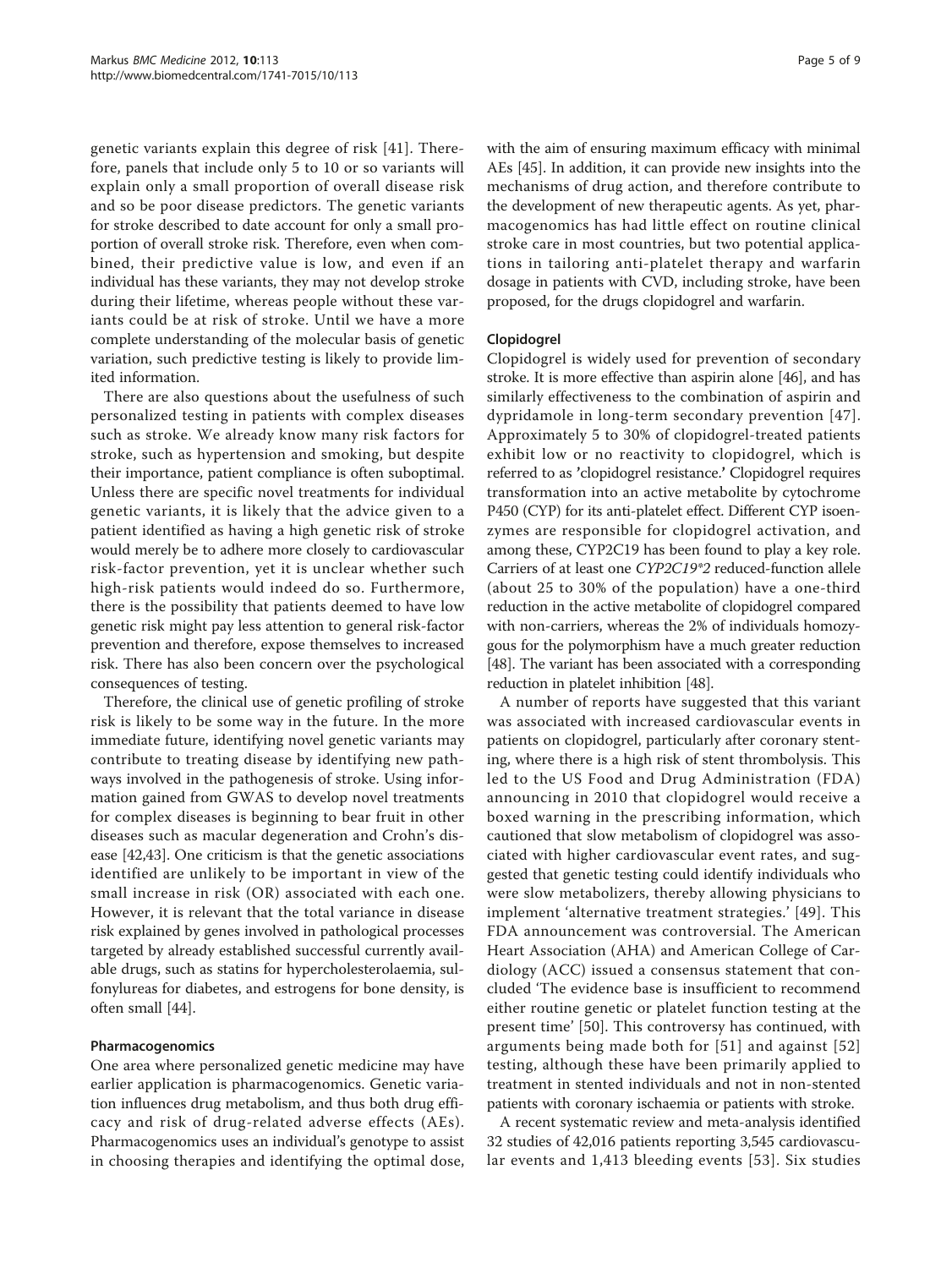were randomized trials with comparison against another treatment (effect-modification design) whereas the remaining 26 studies comprised individuals exposed to clopidogrel with no control arm (treatment-only design). In the analysis of treatment-only studies, individuals with one or more CYP2C19 alleles had a lower risk of bleeding, and a higher risk of cardiovascular events. However, when analyses were restricted to studies with 200 or more events, the association was no longer significant, consistent with publication bias. In studies that included a control arm, the CYP2C19 genotype was not associated with modification of the effect of clopidogrel on cardiovascular end points or bleeding.

Even if an association can be shown between a genetic variant and drug efficacy, the most powerful evidence for the use of such a genetic test in clinical practice is a randomized, controlled trial that compare a strategy of modifying treatment, based on the results of genetic screening, with standard care (that is, no testing). Such trials will not only provide reliable estimates of the effect of genotype on drug response but will also take into account the potential effect of the testing procedure itself on patient outcomes [[52\]](#page-8-0).

Most studies of the CYP2C19 polymorphisms have been in coronary artery disease, but in a genetic substudy of the Clopidogrel for High Atherothrombotic Risk and Ischemic Stabilization, Management, and Avoidance (CHARISMA) study, about 20% of the 4,819 genotyped patients had ischemic stroke at entry [[54\]](#page-8-0). Carriers of CYP2C19 loss-of-function alleles did not have an increased rate of ischemic events, but did have a significantly lower rate of any bleeding when on clopidogrel.

The story of a personalized pharmacogenomic approach to clopidogrel therapy illustrates the difficulties in implementing such an approach, and the need for rigorous assessment of its benefit and effect on clinical outcome. This does not mean that the approach may not prove useful in the longer term. The CYP2C19 loss-of-function alleles account for only 12% of the variability in response to clopidogrel, whereas 72% of the variability is heritable [[52\]](#page-8-0). Genetic testing of a wider range of variants that better captures this heritability is likely to provide more predictive information.

## Warfarin

Warfarin reduces the risk of stroke in patients with nonvalvular atrial fibrillation, and is also used in patients with other cardiac lesions associated with a high risk of cardioembolism, including prosthetic heart valves and mural thrombus. The high variability in drug response means that blood monitoring of coagulation with the international normalized ratio (INR) is required, but there is a narrow therapeutic index, and there is a risk of thrombosis with under-anti-coagulation and of hemorrhage with Page 6 of 9

over-anti-coagulation. Warfarin is the second leading drug-related reason for emergency department visits [[55](#page-8-0)], and the most frequently cited reason for drug-related mortality [\[56](#page-8-0)]. Therefore, methods to improve the safety and effectiveness of warfarin therapy would have wide application.

A number of genetic variants have to shown to influence warfarin levels [[45](#page-8-0)]. Warfarin is a racemic mixture, with Swarfarin being more potent than R-warfarin. CYP2C9 is a hepatic drug-metabolizing enzyme in the CYP450 superfamily, and is the primary metabolizing enzyme of S-warfarin. Two common CYP2C9 allozymes have markedly reduced enzyme activity. It was shown that patients who required a low final dose of warfarin on the basis of INR values often carried one or two of these two common CYP2C9 variant alleles, and were at increased risk for hemorrhage during warfarin therapy, presumably because they metabolize the drug more slowly [[45](#page-8-0)]. Vitamin K epoxide reductase complex subunit 1, is the target for warfarin-based anticoagulants, and SNPs in the VKORC1 gene are also associated with the dose of warfarin required to achieve a target INR value. Together, the CYP2C9 and VKORC1 polymorphisms explain about 30 to 40% of the total variation in the final warfarin dose [[57](#page-8-0)].

To assess the added contribution of testing for these genetic variants, the clinical and genetic data from 4,043 patients were used to create a dose algorithm that was based on clinical variables only, and an algorithm in which genetic information was added to the clinical variables [[58\]](#page-8-0). This was validated in a second cohort of 1,009 subjects. Use of the pharmacogenetic algorithm produced dose recommendations that were significantly closer to the required stable therapeutic dose than those derived from the clinical algorithm, particularly for patients who required unusually high or low warfarin doses.

Supporting this approach, a mulitcenter national study prospectively collected data on rate of hospitalization over a 6-month period in 896 patients receiving warfarin genotyping, and compared this with 2,688 matched historical controls [\[59\]](#page-8-0). The genotyped cohort had 31% fewer hospitalizations overall, and 28% fewer hospitalizations for bleeding or thromboembolism.

In February 2010, the FDA revised the label on warfarin, providing genotype-specific ranges of doses, and suggesting that genotypes be taken into consideration when the drug is prescribed. CYP2C9 and VKORC1 genotyping is now clinically available. as are online and web-based algorithms incorporating genotypic information to calculate dosage [[60\]](#page-8-0). Despite this, implementation of this genetic testing in clinical practice has been slow. It has been argued that a truly randomized trial is required to confirm the effect on clinical management and to examine costeffectiveness. In addition, new anticoagulants with a wider therapeutic range and acting by different mechanisms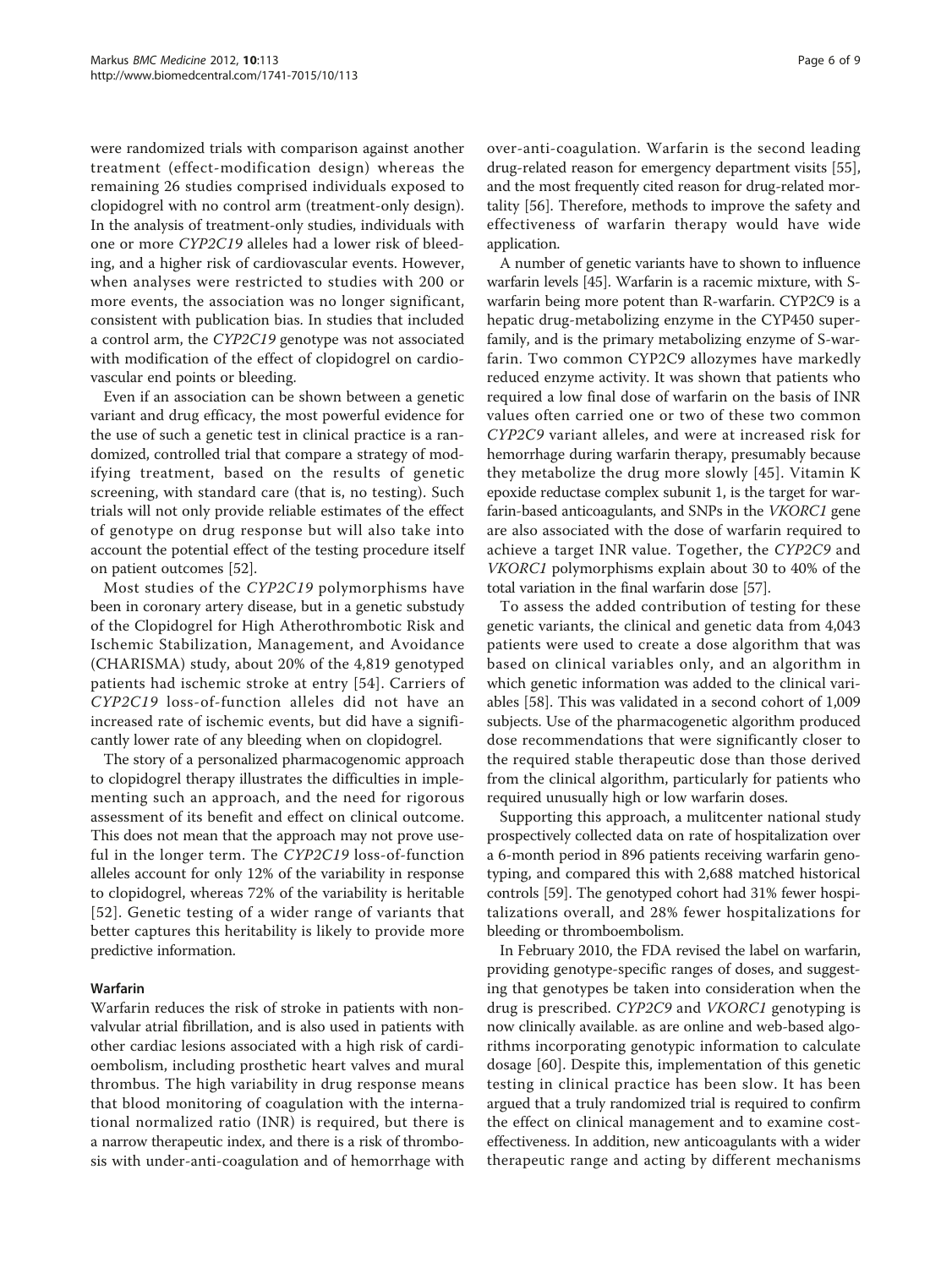<span id="page-6-0"></span>have been shown to be as effective as warfarin in stroke prevention, and may be preferred for patients for whom warfarin therapy is difficult or has anticipated side-effects.

#### Promise of pharmacogenomics

The cases of clopidogrel and warfarin demonstrate the promise of pharmacogenomics, but also the difficulties in evaluating the clinical effect of such an approach. With the increasing reliance on evidence-based medicine and large randomized trials, it is likely that a similar degree of evidence will be required before such approaches are widely implemented. Nevertheless, this is an area that could significantly improve targeting of therapies and reduce side-effects.

## Conclusions

Epidemiologic evidence supports genetic factors being important in stroke risk. Recent advances, primarily GWAS, are transforming what we know about the genetics of multifactorial stroke, and are identifying novel stroke genes. The findings to date suggest that different stroke subtypes have different genetic architecture. Novel genes associated with stroke may identify novel pathways involved in stroke pathogenesis, and suggest new treatment approaches. The already identified genetic variants explain only a small proportion of overall stroke risk, and therefore are not currently useful in predicting risk in the individual patient. Predicting stroke risk in the individual patient may become a possibility if a greater number of stroke risk variants that explain the majority of genetic risk can be identified, and if information on rare variants, identified by whole-genome sequencing, is also incorporated into risk algorithms. Pharmacogenomics may offer the potential for earlier implementation of 'personalized genetic' medicine. Genetic variants affecting clopidogrel and warfarin metabolism may identify non-responders and reduce side-effects, but their use has not yet been widely adopted in clinical practice.

## Author's information

HM is Professor of Neurology at St George's University of London and an Honorary Consultant Neurologist/Stroke Physician at St George's Hospital. He spends half his time looking after patients with stroke, and the other half on academic activities. His research interests involve applying genetic and imaging techniques to investigate the pathogenesis of stroke, and to implement new stroke therapies in clinical trials.

## **Note**

#### Table of contents

Abstract Keywords Stroke - the scale of the problem

Stroke as a syndrome not a single disease The role of genetics in stroke risk How can we Identify genes for stroke? GWAS in stroke Future advances How can identifying genes for stroke help patients? Pharmacogenomics Conclusions Competing interests Acknowledgements References

#### Acknowledgements

I am grateful to the Wellcome Trust, the Medical Research Council, and the Stroke Association for funding our work in stroke genetics.

#### Competing interests

The author declares that they have no competing interests.

#### Received: 24 July 2012 Accepted: 27 September 2012 Published: 27 September 2012

#### References

- 1. Roger VL, Go AS, Lloyd-Jones DM, Benjamin EJ, Berry JD, Borden WB, Bravata DM, Dai S, Ford ES, Fox CS, Fullerton HJ, Gillespie C, Hailpern SM, Heit JA, Howard VJ, Kissela BM, Kittner SJ, Lackland DT, Lichtman JH, Lisabeth LD, Makuc DM, Marcus GM, Marelli A, Matchar DB, Moy CS, Mozaffarian D, Mussolino ME, Nichol G, Paynter NP, Soliman EZ, Sorlie PD, Sotoodehnia N, Turan TN, Virani SS, Wong ND, Woo D, Turner MB: [American Heart Association Statistics Committee and Stroke Statistics](http://www.ncbi.nlm.nih.gov/pubmed/22179539?dopt=Abstract) [Subcommittee. Heart disease and stroke statistics](http://www.ncbi.nlm.nih.gov/pubmed/22179539?dopt=Abstract)–2012 update: a report [from the American Heart Association.](http://www.ncbi.nlm.nih.gov/pubmed/22179539?dopt=Abstract) Circulation 2012, 125:e2-220.
- 2. Seshadri S, Beiser A, Kelly-Hayes M, Kase CS, Au R, Kannel WB, Wolf PA: [The](http://www.ncbi.nlm.nih.gov/pubmed/16397184?dopt=Abstract) [lifetime risk of stroke: estimates from the Framingham Study.](http://www.ncbi.nlm.nih.gov/pubmed/16397184?dopt=Abstract) Stroke 2006, 37:345-350.
- 3. Progress in improving stroke care. National Audit Office 2010, Available online http://www.nao.org.uk/publications/0910/stroke.aspx.
- 4. Viswanathan A, Rocca WA, Tzourio C: [Vascular risk factors and dementia:](http://www.ncbi.nlm.nih.gov/pubmed/19171835?dopt=Abstract) [how to move forward?](http://www.ncbi.nlm.nih.gov/pubmed/19171835?dopt=Abstract) Neurology 2009, 72:368-74.
- 5. O'Brien JT, Firbank MJ, Krishnan MS, van Straaten EC, van der Flier WM, Petrovic K, Pantoni L, Simoni M, Erkinjuntti T, Wallin A, Wahlund LO, Inzitari D, LADIS Group: [White matter hyperintensities rather than lacunar](http://www.ncbi.nlm.nih.gov/pubmed/17001023?dopt=Abstract) [infarcts are associated with depressive symptoms in older people: the](http://www.ncbi.nlm.nih.gov/pubmed/17001023?dopt=Abstract) [LADIS study.](http://www.ncbi.nlm.nih.gov/pubmed/17001023?dopt=Abstract) Am J Geriatr Psychiatry 2006, 14:834-41.
- 6. Sacco RL, Ellenberg JH, Mohr JP, Tatemichi TK, Hier DB, Price TR, Wolf PA: [Infarcts of undetermined cause: the NINCDS stroke data bank.](http://www.ncbi.nlm.nih.gov/pubmed/2712533?dopt=Abstract) Ann Neurol 1989, 25:382-90.
- 7. Qureshi AI, Mendelow AD, Hanley DF: Intracerebral haemorrhage. Lancet 2009, , 373:: 1632-44.
- 8. Markus HS: An Introduction to stroke. In Stroke Genetics. Edited by: Markus HS. Oxford University Press, Oxford, UK; 2003:1-30.
- 9. Lanfranconi S, Markus HS: Stroke subtyping for genetic association studies? A comparison of the CCS and TOAST classifications. Int J Stroke 2012.
- 10. Markus HS: [Unravelling the genetics of ischaemic stroke.](http://www.ncbi.nlm.nih.gov/pubmed/20209141?dopt=Abstract) PLoS Med 2010, 7:e1000225.
- 11. Jerrard-Dunne P, Cloud G, Hassan A, Markus HS: [Evaluating the genetic](http://www.ncbi.nlm.nih.gov/pubmed/12714707?dopt=Abstract) [component of ischemic stroke subtypes: a family history study.](http://www.ncbi.nlm.nih.gov/pubmed/12714707?dopt=Abstract) Stroke 2003, 34:1364-9.
- 12. Flossmann E, Schulz UGR, Rothwell PM: [A systematic review of the](http://www.ncbi.nlm.nih.gov/pubmed/14684773?dopt=Abstract) [methods and results of studies of the genetic epidemiology of](http://www.ncbi.nlm.nih.gov/pubmed/14684773?dopt=Abstract) [ischaemic stroke.](http://www.ncbi.nlm.nih.gov/pubmed/14684773?dopt=Abstract) Stroke 2004, 35:212-227.
- 13. Seshadri S, Beiser A, Pikula A, Himali JJ, Kelly-Hayes M, Debette S, DeStefano AL, Romero JR, Kase CS, Wolf PA: [Parental occurrence of stroke](http://www.ncbi.nlm.nih.gov/pubmed/20212282?dopt=Abstract) [and risk of stroke in their children: the Framingham study.](http://www.ncbi.nlm.nih.gov/pubmed/20212282?dopt=Abstract) Circulation 2010, 121:1304-1312.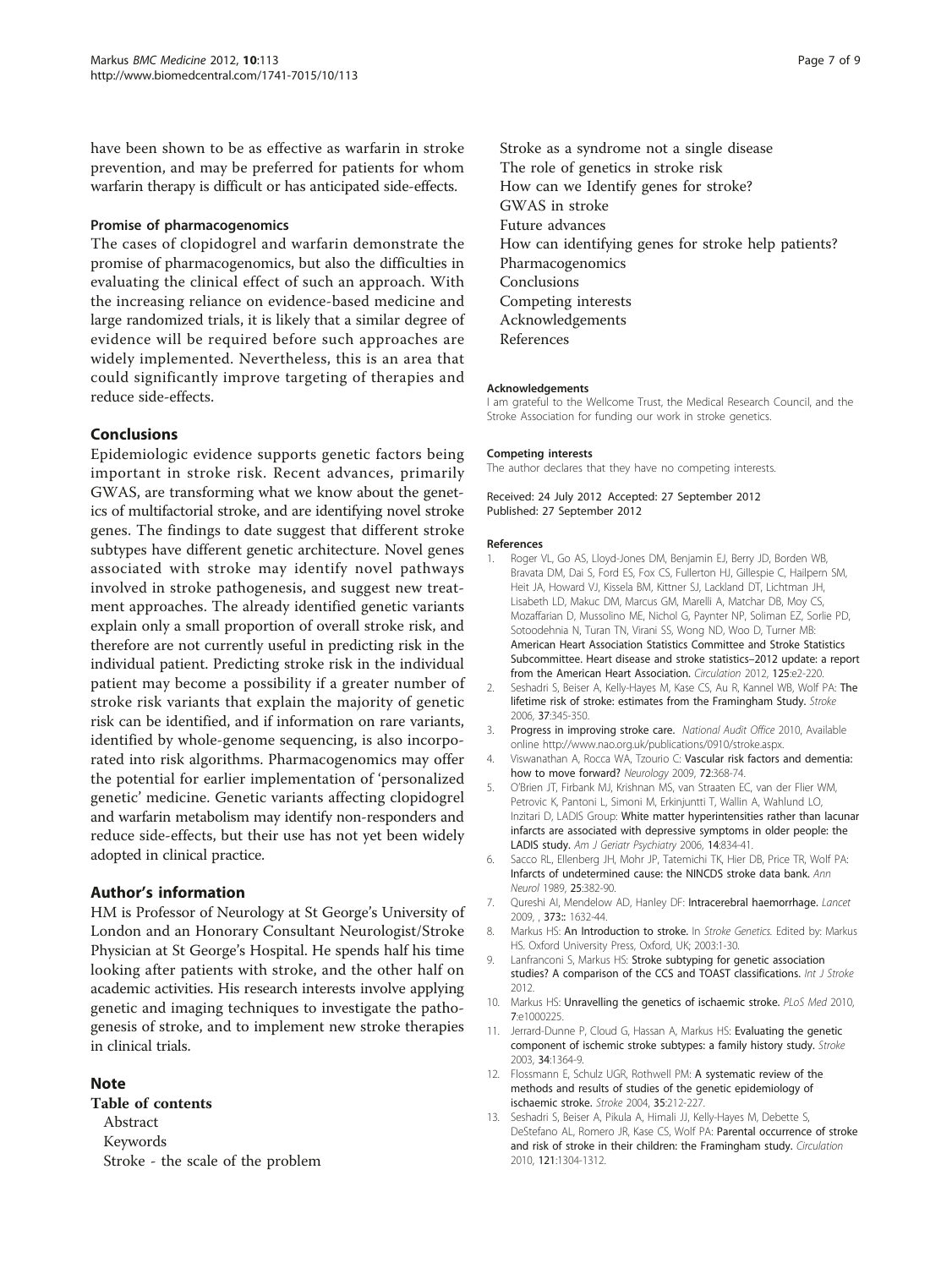- <span id="page-7-0"></span>14. Polychronopoulos P, Gioldasis G, Ellul J, Metallinos IC, Lekka NP, Paschalis C, Papapetropoulos T: [Family history of stroke in stroke types and subtypes.](http://www.ncbi.nlm.nih.gov/pubmed/11897241?dopt=Abstract) J Neurol Sci 2002, 195:117-122.
- 15. Joutel A, Corpechot C, Ducros A, Vahedi K, Chabriat H, Mouton P, Alamowitch S, Domenga V, Cécillion M, Maréchal E, Maciazek J, Vayssière C, Cruaud C, Cabanis EA, Ruchoux MM, Weissenbach J, Bach JF, Bousser MG, Tournier-Lasserve E: [Notch3 mutations in CADASIL, a hereditary adult](http://www.ncbi.nlm.nih.gov/pubmed/8878478?dopt=Abstract)[onset condition causing stroke and dementia.](http://www.ncbi.nlm.nih.gov/pubmed/8878478?dopt=Abstract) Nature 1996, 383:707-710.
- 16. Gretarsdottir S, Thorleifsson G, Reynisdottir ST, Manolescu A, Jonsdottir S, Jonsdottir T, Gudmundsdottir T, Bjarnadottir SM, Einarsson OB, Gudjonsdottir HM, Hawkins M, Gudmundsson G, Gudmundsdottir H, Andrason H, Gudmundsdottir AS, Sigurdardottir M, Chou TT, Nahmias J, Goss S, Sveinbjörnsdottir S, Valdimarsson EM, Jakobsson F, Agnarsson U, Gudnason V, Thorgeirsson G, Fingerle J, Gurney M, Gudbjartsson D, Frigge ML, Kong A, Stefansson K, Gulcher JR: The gene encoding phosphodiesterase 4D confers risk of ischaemic stroke. Nat Genet 2003, 353:131-138.
- 17. Bevan S, Dichgans M, Gschwendtner A, Kuhlenbäumer G, Ringelstein EB, Markus HS: [Variation in the PDE4D Gene and Ischemic Stroke Risk. A](http://www.ncbi.nlm.nih.gov/pubmed/18420948?dopt=Abstract) [Systematic Review and Meta-analysis on 5200 Cases and 6600 Controls.](http://www.ncbi.nlm.nih.gov/pubmed/18420948?dopt=Abstract) Stroke 2008, 39:1966-1971.
- 18. Dichgans M, Markus HS: [Genetic association studies in stroke:](http://www.ncbi.nlm.nih.gov/pubmed/16051898?dopt=Abstract) [methodological issues and proposed standard criteria.](http://www.ncbi.nlm.nih.gov/pubmed/16051898?dopt=Abstract) Stroke 2005, 36:2027-2031.
- 19. Hardy J. Singleton A: [Genomewide association studies and human](http://www.ncbi.nlm.nih.gov/pubmed/19369657?dopt=Abstract) [disease.](http://www.ncbi.nlm.nih.gov/pubmed/19369657?dopt=Abstract) N Engl J Med 2009, 360:1759-68.
- 20. A Catalog of Published Genome-Wide Association Studies. [\[http://www.](http://www.genome.gov/gwastudies/) [genome.gov/gwastudies/](http://www.genome.gov/gwastudies/)].
- 21. Gretarsdottir S, Thorleifsson G, Manolescu A, Styrkarsdottir U, Helgadottir A, Gschwendtner A, Kostulas K, Kuhlenbäumer G, Bevan S, Jonsdottir T, Bjarnason H, Saemundsdottir J, Palsson S, Arnar DO, Holm H, Thorgeirsson G, Valdimarsson EM, Sveinbjörnsdottir S, Gieger C, Berger K, Wichmann HE, Hillert J, Markus H, Gulcher JR, Ringelstein EB, Kong A, Dichgans M, Gudbjartsson DF, Thorsteinsdottir U, Stefansson K: [Risk](http://www.ncbi.nlm.nih.gov/pubmed/18991354?dopt=Abstract) [variants for atrial fibrillation on chromosome 4q25 associate with](http://www.ncbi.nlm.nih.gov/pubmed/18991354?dopt=Abstract) [ischemic stroke.](http://www.ncbi.nlm.nih.gov/pubmed/18991354?dopt=Abstract) Ann Neurol 2008, 64:402-409.
- 22. Gudbjartsson DF, Holm H, Gretarsdottir S, Thorleifsson G, Walters GB, Thorgeirsson G, Gulcher J, Mathiesen EB, Njølstad I, Nyrnes A, Wilsgaard T, Hald EM, Hveem K, Stoltenberg C, Kucera G, Stubblefield T, Carter S, Roden D, Ng MC, Baum L, So WY, Wong KS, Chan JC, Gieger C, Wichmann HE, Gschwendtner A, Dichgans M, Kuhlenbäumer G, Berger K, Ringelstein EB, Bevan S, Markus HS, Kostulas K, Hillert J, Sveinbjörnsdóttir S, Valdimarsson EM, Løchen ML, Ma RC, Darbar D, Kong A, Arnar DO, Thorsteinsdottir U, Stefansson K: [A sequence variant in ZFHX3 on 16q22](http://www.ncbi.nlm.nih.gov/pubmed/19597491?dopt=Abstract) [associates with atrial fibrillation and ischemic stroke.](http://www.ncbi.nlm.nih.gov/pubmed/19597491?dopt=Abstract) Nat Genet 2009, 41:876-878.
- 23. Helgadottir A, Thorleifsson G, Manolescu A, Gretarsdottir S, Blondal T, Jonasdottir A, Jonasdottir A, Sigurdsson A, Baker A, Palsson A, Masson G, Gudbjartsson DF, Magnusson KP, Andersen K, Levey AI, Backman VM, Matthiasdottir S, Jonsdottir T, Palsson S, Einarsdottir H, Gunnarsdottir S, Gylfason A, Vaccarino V, Hooper WC, Reilly MP, Granger CB, Austin H, Rader DJ, Shah SH, Quyyumi AA, Gulcher JR, Thorgeirsson G, Thorsteinsdottir U, Kong A, Stefansson K: [A common variant on](http://www.ncbi.nlm.nih.gov/pubmed/17478679?dopt=Abstract) [chromosome 9p21 affects the risk of myocardial infarction.](http://www.ncbi.nlm.nih.gov/pubmed/17478679?dopt=Abstract) Science 2007, 316:1491-3.
- 24. Gschwendtner A, Bevan S, Cole JW, Plourde A, Matarin M, Ross-Adams H, Meitinger T, Wichmann E, Mitchell BD, Furie K, Slowik A, Rich SS, Syme PD, MacLeod MJ, Meschia JF, Rosand J, Kittner SJ, Markus HS, Müller-Myhsok B, Dichgans M: [Sequence variants on chromosome 9p21.3 confer risk for](http://www.ncbi.nlm.nih.gov/pubmed/19475673?dopt=Abstract) [atherosclerotic stroke.](http://www.ncbi.nlm.nih.gov/pubmed/19475673?dopt=Abstract) Ann Neurol 2009, 65:531-539.
- 25. Helgadottir A, Thorleifsson G, Magnusson KP, Grétarsdottir S, Steinthorsdottir V, Manolescu A, Jones GT, Rinkel GJ, Blankensteijn JD, Ronkainen A, Jääskeläinen JE, Kyo Y, Lenk GM, Sakalihasan N, Kostulas K, Gottsäter A, Flex A, Stefansson H, Hansen T, Andersen G, Weinsheimer S, Borch-Johnsen K, Jorgensen T, Shah SH, Quyyumi AA, Granger CB, Reilly MP, Austin H, Levey AI, Vaccarino V, Palsdottir E, Walters GB, Jonsdottir T, Snorradottir S, Magnusdottir D, Gudmundsson G, Ferrell RE, Sveinbjornsdottir S, Hernesniemi J, Niemelä M, Limet R, Andersen K, Sigurdsson G, Benediktsson R, Verhoeven EL, Teijink JA, Grobbee DE, Rader DJ, Collier DA, Pedersen O, Pola R, Hillert J, Lindblad B, Valdimarsson EM, Magnadottir HB, Wijmenga C, Tromp G, Baas AF,

Ruigrok YM, van Rij AM, Kuivaniemi H, Powell JT, Matthiasson SE, Gulcher JR, Thorgeirsson G, Kong A, Thorsteinsdottir U, Stefansson K: [The same sequence](http://www.ncbi.nlm.nih.gov/pubmed/18176561?dopt=Abstract) [variant on 9p21 associates with myocardial infarction, abdominal aortic](http://www.ncbi.nlm.nih.gov/pubmed/18176561?dopt=Abstract) [aneurysm and intracranial aneurysm.](http://www.ncbi.nlm.nih.gov/pubmed/18176561?dopt=Abstract) Nat Genet 2008, 40:217-24.

- 26. International Stroke Genetics Consortium (ISGC); Wellcome Trust Case Control Consortium 2 (WTCCC2), Bellenguez C, Bevan S, Gschwendtner A, Spencer CC, Burgess AI, Pirinen M, Jackson CA, Traylor M, Strange A, Su Z, Band G, Syme PD, Malik R, Pera J, Norrving B, Lemmens R, Freeman C, Schanz R, James T, Poole D, Murphy L, Segal H, Cortellini L, Cheng YC, Woo D, Nalls MA, Müller-Myhsok B, Meisinger C, Seedorf U, Ross-Adams H, Boonen S, Wloch-Kopec D, Valant V, Slark J, Furie K, Delavaran H, Langford C, Deloukas P, Edkins S, Hunt S, Gray E, Dronov S, Peltonen L, Gretarsdottir S, Thorleifsson G, Thorsteinsdottir U, Stefansson K, Boncoraglio GB, Parati EA, Attia J, Holliday E, Levi C, Franzosi MG, Goel A, Helgadottir A, Blackwell JM, Bramon E, Brown MA, Casas JP, Corvin A, Duncanson A, Jankowski J, Mathew CG, Palmer CN, Plomin R, Rautanen A, Sawcer SJ, Trembath RC, Viswanathan AC, Wood NW, Worrall BB, Kittner SJ, Mitchell BD, Kissela B, Meschia JF, Thijs V, Lindgren A, Macleod MJ, Slowik A, Walters M, Rosand J, Sharma P, Farrall M, Sudlow CL, Rothwell PM, Dichgans M, Donnelly P, Markus HS: [Genome-wide association study](http://www.ncbi.nlm.nih.gov/pubmed/22306652?dopt=Abstract) [identifies a variant in HDAC9 associated with large vessel ischemic](http://www.ncbi.nlm.nih.gov/pubmed/22306652?dopt=Abstract) [stroke.](http://www.ncbi.nlm.nih.gov/pubmed/22306652?dopt=Abstract) Nat Genet 2012, 44:328-33.
- 27. Bowes AJ, Khan MI, Shi Y, Robertson L, Werstuck GH: [Valproate attenuates](http://www.ncbi.nlm.nih.gov/pubmed/19095952?dopt=Abstract) [accelerated atherosclerosis in hyperglycemic apoE-deficient mice:](http://www.ncbi.nlm.nih.gov/pubmed/19095952?dopt=Abstract) [evidence in support of a role for endoplasmic reticulum stress and](http://www.ncbi.nlm.nih.gov/pubmed/19095952?dopt=Abstract) [glycogen synthase kinase-3 in lesion development and hepatic steatosis.](http://www.ncbi.nlm.nih.gov/pubmed/19095952?dopt=Abstract) Am J Pathol 2009, 174:330-42.
- 28. Olesen JB, Abildstrøm SZ, Erdal J, Gislason GH, Weeke P, Andersson C, Torp-Pedersen C, Hansen PR: [Effects of epilepsy and selected antiepileptic](http://www.ncbi.nlm.nih.gov/pubmed/21766386?dopt=Abstract) [drugs on risk of myocardial infarction, stroke, and death in patients with](http://www.ncbi.nlm.nih.gov/pubmed/21766386?dopt=Abstract) [or without previous stroke: a nationwide cohort study.](http://www.ncbi.nlm.nih.gov/pubmed/21766386?dopt=Abstract) Pharmacoepidemiol Drug Saf 2011, 20:964-71.
- 29. Kubo M, Hata J, Ninomiya T, Matsuda K, Yonemoto K, Nakano T, Matsushita T, Yamazaki K, Ohnishi Y, Saito S, Kitazono T, Ibayashi S, Sueishi K, Iida M, Nakamura Y, Kiyohara Y: [A nonsynonymous SNP in](http://www.ncbi.nlm.nih.gov/pubmed/17206144?dopt=Abstract) [PRKCH \(protein kinase C eta\) increases the risk of cerebral infarction.](http://www.ncbi.nlm.nih.gov/pubmed/17206144?dopt=Abstract) Nat Genet 2007, 39:212-7.
- 30. Wu L, Shen Y, Liu X, Ma X, Xi B, Mi J, Lindpaintner K, Tan X, Wang X: The 1425G/A SNP in PRKCH is associated with ischemic stroke and cerebral hemorrhage in a Chinese population. Stroke 2009, , 40:: 2973-6.
- 31. Serizawa M, Nabika T, Ochiai Y, Takahashi K, Yamaguchi S, Makaya M, Kobayashi S, Kato N: [Association between PRKCH gene polymorphisms](http://www.ncbi.nlm.nih.gov/pubmed/18164711?dopt=Abstract) [and subcortical silent brain infarction.](http://www.ncbi.nlm.nih.gov/pubmed/18164711?dopt=Abstract) Atherosclerosis 2008, 199:340-5.
- 32. Ikram MA, Seshadri S, Bis JC, Fornage M, DeStefano A, Aulchenko YS, Debette S, Lumley T, Folsom AR, van den Herik EG, Bos MJ, Beiser A, Cushman M, Launer LJ, Shahar E, Struchalin M, Du Y, Glazer NL, Rosamond WD, Rivadeneira F, Kelly-Hayes M, Lopez OL, Coresh J, Hofman A, DeCarli C, Heckbert SR, Koudstaal PJ, Yang Q, Smith NL, Kase CS, Rice K, Haritunians T, Roks G, de Kort PLM, Taylor KD, de Lau LM, Oostra BA, Uitterlinden AG, Rotter JI, Boerwinkle E, Psaty BM, Mosley TH, van Duijn CM, Breteler MB, Longstreth WT Jr, Wolf PA: [Genome-wide Association Studies](http://www.ncbi.nlm.nih.gov/pubmed/19369658?dopt=Abstract) [of Incident Total Stroke and Ischemic Stroke: Meta-analysis and](http://www.ncbi.nlm.nih.gov/pubmed/19369658?dopt=Abstract) [Replication from the CHARGE Consortium.](http://www.ncbi.nlm.nih.gov/pubmed/19369658?dopt=Abstract) New Engl J Med 2009, 360:1718-1728.
- 33. International Stroke Genetics Consortium; Wellcome Trust Case-Control Consortium 2: Failure to validate association between 12p13 variants and ischemic stroke. N Engl J Med 2010, 362:1547-50.
- 34. Olsson S, Melander O, Jood K, Smith JG, Lövkvist H, Sjögren M, Engström G, Norrving B, Lindgren A, Jern C, International Stroke Genetics Consortium (ISGC): [Genetic variant on chromosome 12p13 does not show](http://www.ncbi.nlm.nih.gov/pubmed/21148441?dopt=Abstract) [association to ischemic stroke in 3 Swedish case-control studies.](http://www.ncbi.nlm.nih.gov/pubmed/21148441?dopt=Abstract) Stroke 2011, 42:214-6.
- 35. Meschia JF, Nalls M, Matarin M, Brott TG, Brown RD Jr, Hardy J, Kissela B, Rich SS, Singleton A, Hernandez D, Ferrucci L, Pearce K, Keller M, Worrall BB: [Siblings With Ischemic Stroke Study Investigators. Siblings with ischemic](http://www.ncbi.nlm.nih.gov/pubmed/21940970?dopt=Abstract) [stroke study: results of a genome-wide scan for stroke loci.](http://www.ncbi.nlm.nih.gov/pubmed/21940970?dopt=Abstract) Stroke 2011, 42:2726-32.
- 36. Ng PC, Kirkness EF: [Whole genome sequencing.](http://www.ncbi.nlm.nih.gov/pubmed/20238084?dopt=Abstract) Methods Mol Biol 2010, 628:215-26.
- 37. Singleton AB: [Exome sequencing: a transformative technology.](http://www.ncbi.nlm.nih.gov/pubmed/21939903?dopt=Abstract) Lancet Neurol 2011, 10:942-6.